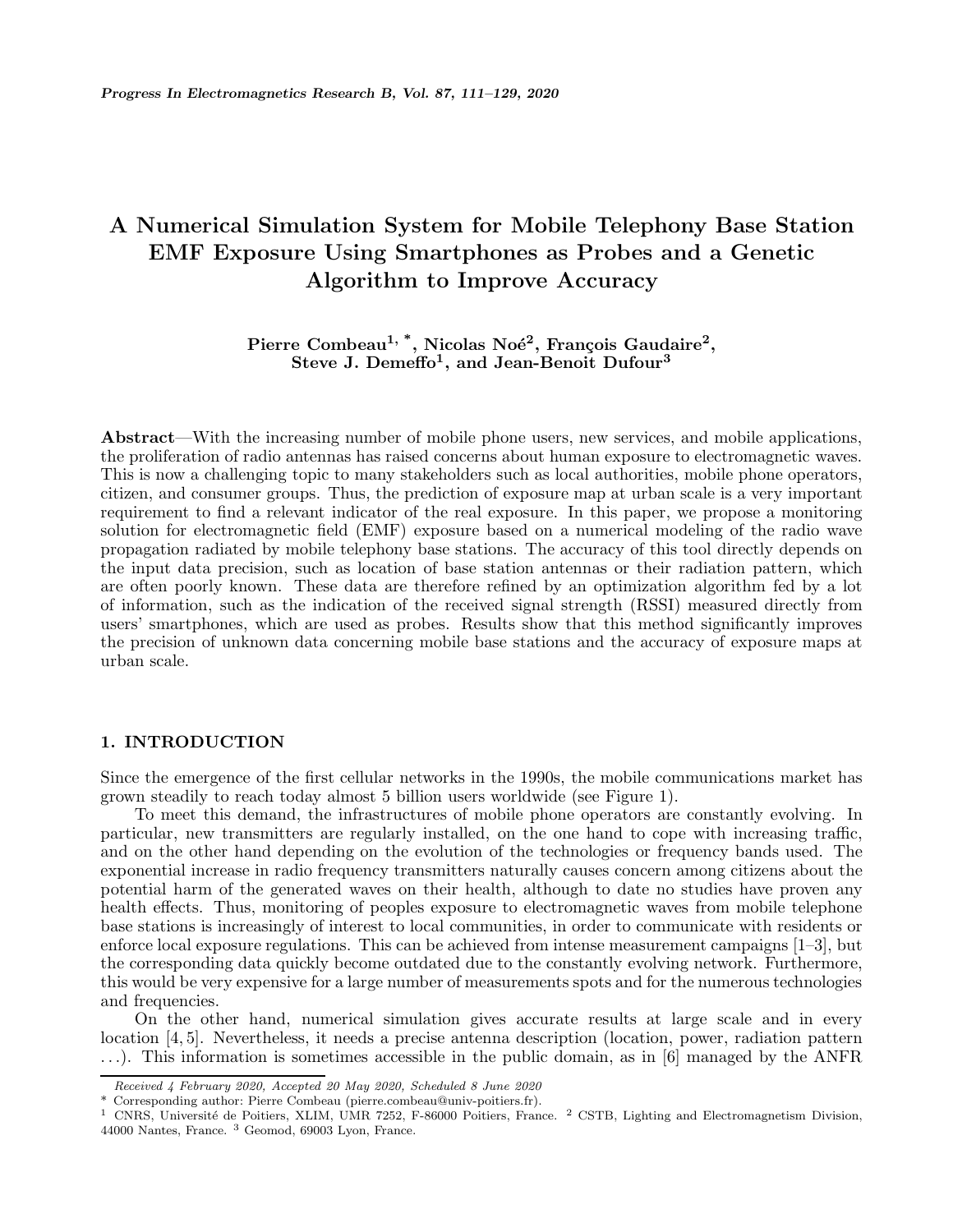

**Figure 1.** Evolution of the number of mobile phones users in the world.

(FRequency Nationnal Agency) in France. Unfortunately, it is very partial and inaccurate, and all the needed parameters for a numerical modeling are not furnished.

In this paper, the proposed idea consists in using smartphones as cheap but ubiquitous power sensors, in order to enhance the accessible data concerning BTS' (Base Transceiver Station) emitters from georeferenced information such as received power levels provided by the smartphones deployed in the environment. The simultaneous and complementary use of smartphone data and numerical modeling tool should give, via optimization and statistical process, the real and full characteristics of the antennas. Thus, it would become possible to produce continuous updated exposure maps at urban scale.

This article is structured as follows. Section 2 presents the general principle of the proposed monitoring system. Then Section 3 deals with the definition of several criteria used in the literature to compare measured and simulated data, and concludes on the proposed ones in this study. Section 4 is dedicated to the presentation of the optimization algorithm, used to determine the unknown input data (antenna location, ...) in order to optimize the criteria presented in Section 3. The theoretical validation of the monitoring system will be demonstrated in Section 5 on degraded pure numerical cases. Then, real data measured on smartphones are used in Section 6 to test the performance and the robustness of the proposed system in realistic conditions. Finally, conclusions and perspectives are provided in Section 7.

## **2. PRINCIPLE**

As shown in Figure 2, the proposed monitoring system is based on three tools:

- Vigiphone: a smartphone application developed on Android by the CSTB (Scientific and Technical Center for Building) to get and store georeferenced information of received power level;
- an optimization algorithm to estimate the real characteristics of the antennas;
- MithraREM: a software to predict radiowave propagation in realistic environment, based on Geometric Optic and Uniform Theory of Diffraction.

The inputs of the system are the 3D geometrical data of the propagation environment and the partially known antenna parameters, such as the location, height, electric and mechanic tilts, radiation pattern, and emitted power. At the same time, a set of measurements are realized from the smartphones present in the environment. Then the measured and simulated data feed the optimization algorithm which tries to determine the unknown antenna parameters in a way that simulated data fit the measured ones as well as , whereas new measured data from smartphones are continuously injected. By this way, the objective is to compensate the relatively bad quality of each node (smartphone) with their large number.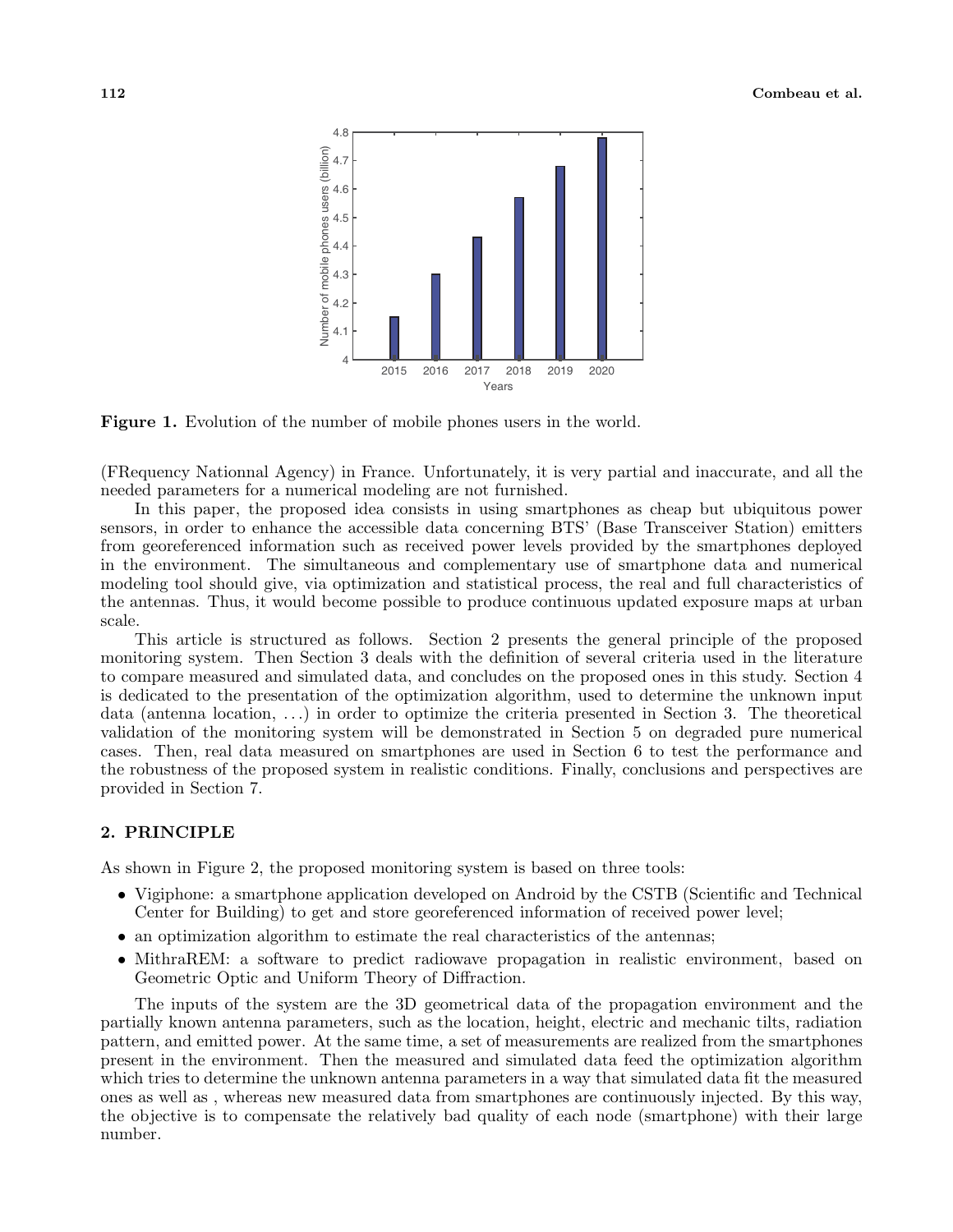

**Figure 2.** Principle of the monitoring system.

As a proof of concept [7], Figure 3 shows the comparison between measured RSSI from a 2G antenna and the corresponding simulated result, obtained in the case of a perfect knowledge of the antenna characteristics. A very good agreement can be observed.



**Figure 3.** Proof of concept: (a) Measurement route with transmitter in red, (b) RSSI versus simulated power.

The optimization algorithm needs a criterion in order to estimate the level of similarity between measured and simulated signals. In the next section we present a quick state of the art of the different criteria used in the literature for comparing measured and simulated signal strength. Then we present those used for the proposed monitoring system of the EMF exposure.

## **3. COMPARISON CRITERIA**

To establish a pertinent criterion of comparison between simulation and measurement, in any exposition configuration, is not a trivial thing. Indeed, the evolution of a single parameter can impact on different criteria in a contradictory way, an objective conclusion being difficult to take in this case.

In literature, the different criteria of similarity measurement are divided into two families, i.e., error type criteria and link type criteria.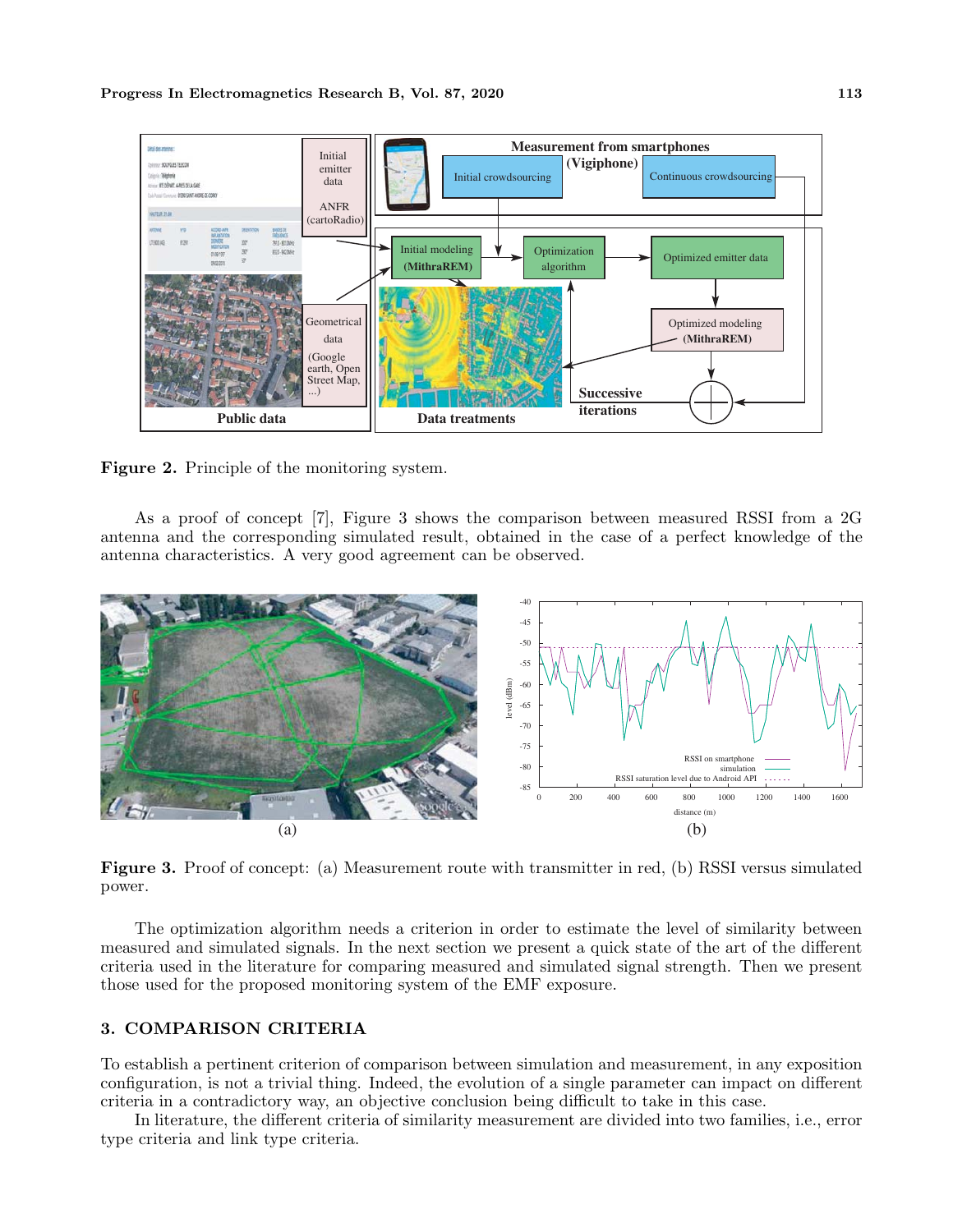#### **3.1. Error Type Criteria**

These criteria are based on the distance between two signals, i.e., in the concerned application simulation and measurement. From here we denote X and Y as two data vectors (measured and simulated) of  $N$ length. Table 1 presents the three main error type criteria used in the literature.

**Table 1.** Main error type criteria.

| ME.                                | SDE                                                                                                                                             | <b>RMSE</b>                                     |
|------------------------------------|-------------------------------------------------------------------------------------------------------------------------------------------------|-------------------------------------------------|
| $\frac{1}{N}\sum_{i=1}^{N}X_i-Y_i$ | $\sigma_X - \sigma_Y$<br>where $\sigma_X = \sqrt{\frac{1}{N} \sum_{i=1}^N (X_i - \overline{X})^2}$<br>and $\overline{X}$ is the mean value of X | $\sqrt{\frac{1}{N}\sum_{i=1}^{N}(X_i - Y_i)^2}$ |

First, the mean error criterion ME is the mean of the difference between X and Y. Second, the standard deviation error criterion *SDE* measures the difference between the standard deviations of the two signals. Finally, the root mean square error criterion *RMSE* is the root square of the square error between  $X$  and  $Y$ .

#### **3.2. Link Type Criteria**

These criteria, contrary to the precedents, are not interested in the absolute values of the signals but in the shape relation between them. They are usually based on a correlation measurement. Table 2 shows the two main ones.

**Table 2.** Main link type criteria.

| Pearson correlation                                                                    | Spearman correlation                                                                      |
|----------------------------------------------------------------------------------------|-------------------------------------------------------------------------------------------|
| $P = \frac{Cov(X, Y)}{\sigma_X \sigma_Y}$                                              | $S = 1 - \frac{6 \sum_{i=1}^{N} (r(X_i) - r(Y_i))^2}{N^3 - N}$                            |
| with $Cov(X, Y) = \frac{1}{N} \sum_{i=1}^{N} (X_i - \overline{X})(Y_i - \overline{Y})$ | where $r(X_i)$ is the rank of the $i^{th}$ value of signal $X$ in its sorted distribution |

The Pearson's correlation coefficient  $P$  between two signals  $X$  and  $Y$  corresponds to the ratio of their covariance and the product of their standard deviation. It is a measure of the linear relation between X and Y. However, depending on the variability of the data, the use of this criterion can lead to wrong conclusions, because it is more dedicated to normal distributed data with no outliers. This criterion is not adapted to every exposure configurations, because of the strong variability of the electric field. Indeed, the multipath phenomena can lead to observe very strong and weak values at a few distance between two observation points.

The Spearman's correlation is an alternative to this problem. The Spearman's coefficient S is the Pearson's correlation applied to the samples' rank. It analyses the relation between the samples rank, allowing to detect the existence of monotonic relations whatever their shape. Unlike Pearson coefficient, it is not interested in the value of the sample but in its rank, which avoids errors due to outliers. Thus, it can also be used with signals presenting nonlinear relations.

#### **3.3. Proposed Criteria**

It is risky to only trust a single quality indicator to estimate a model. It is the reason why, in the literature, most of the methods to compare measurements and simulations are based at least on two criteria.

In [8], authors used *ME* and *RMSE* to compare measurements and simulation in 2G signals context. In [9], authors used *SD* and P in addition of *ME* and *RMSE* to study the potential interference between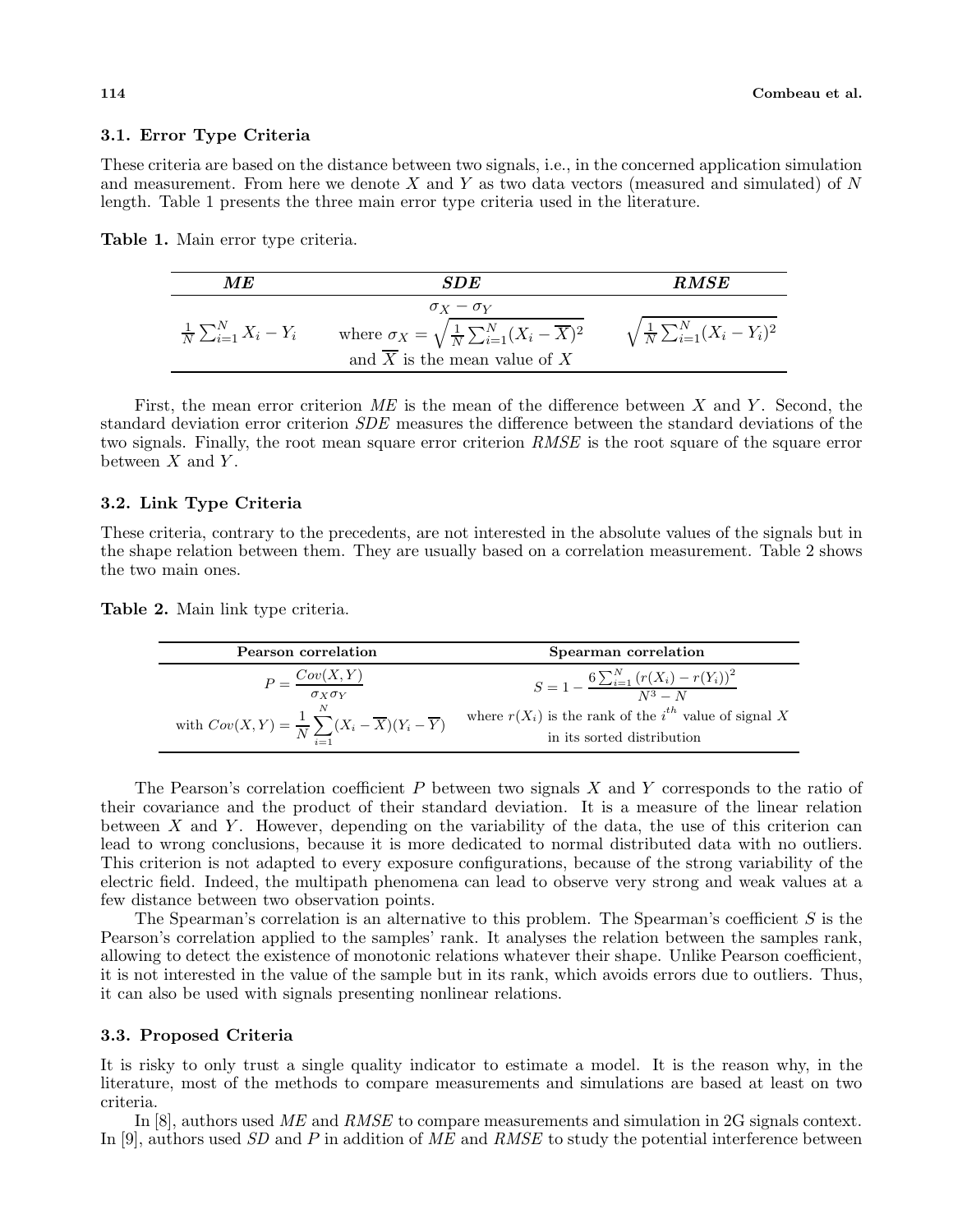#### **Progress In Electromagnetics Research B, Vol. 87, 2020** 115

LTE and WiFi signals. In [10], the *SD* and S are used to evaluate simulations according to measurements in the context of exposure to telephony base stations.

For this set of applications, at least two criteria have been used to evaluate performances of simulated results. However, in some cases concluding on a comparison may become difficult, because the two criteria may give opposite indications. For instance the standard deviation error may decrease while the correlation decreases. This highlights the importance of well choosing the used criteria, and have driven us to consider, in addition to classical criteria previously presented, new ones combining their respective avantages.

In this study, we consider the following criteria:

- Standard deviation error *SDE*: as a reference one because of its classical use in existing studies. This criteria has to be minimized by the optimization algorithm;
- Pearson's correlation coefficient  $P$ : it avoids the impact of a change in the power radiated by the base station. This last one can be found in post-treatment by minimizing the standard deviation between mesurements and simulations. This criteria has to be maximized;
- Spearman's correlation coefficient  $S$ : it avoids the problem of outliers. This criteria has to be maximized;
- Hybrid criterion  $P_H$  defined as:

$$
P_H = (1 - P)RMSE\tag{1}
$$

The idea is to add the respective advantages of the error type and link type criteria. But as it was previously shown, the evolution of a parameter set can drive, at the same time, to both correlation and error increase. So this particular criterion consists in jointly optimizing the two indicators. It has to be minimized;

• Hybrid criterion  $S_H$  defined as:

$$
S_H = (1 - S)RMSE
$$
 (2)

This is the same approach as  $P_H$  but with the Spearman correlation. This criterion has to be minimized;

The next section presents the proposed optimization algorithm used to optimize the previous criteria.

## **4. OPTIMIZATION ALGORITHM**

An optimization method aims at minimizing/maximizing an objective function, as those presented in Subsection 3.3. In our case it consists in finding, from the badly known public data, the real characteristics of a base station antenna, namely:

- its 2D horizontal location (longitude, latitude);
- its height;
- its mechanical tilt;
- its radiation pattern (including electric tilt);

In the literature, there are a lot of optimization methods. A first family is based on the knowledge of an analytical formulation of the objective function. The idea is then to found the local optimum with a gradient descend method, as for conjugate gradient method such as Marquadt, by choosing the descent successive directions and an optimal step in each direction. These methods are iterative and need the numerical value of the objective function at a given point, but also of the gradient, or even the hessian matrix. This information is computed independently of the algorithm. To converge these methods need to be well initialized, i.e., not too far from the global optimum, otherwise it presents the drawback to converge to a local optimum.

In our application, we do not have any analytical model which provides the objective function value from a set of input parameters. Furthermore, the purpose is not to find a local optimum, but the global one. The satisfactory resolution of an optimization problem which contains a large number of sub-optimal solutions, often justifies the use of the second family of methods, the meta-heuristic.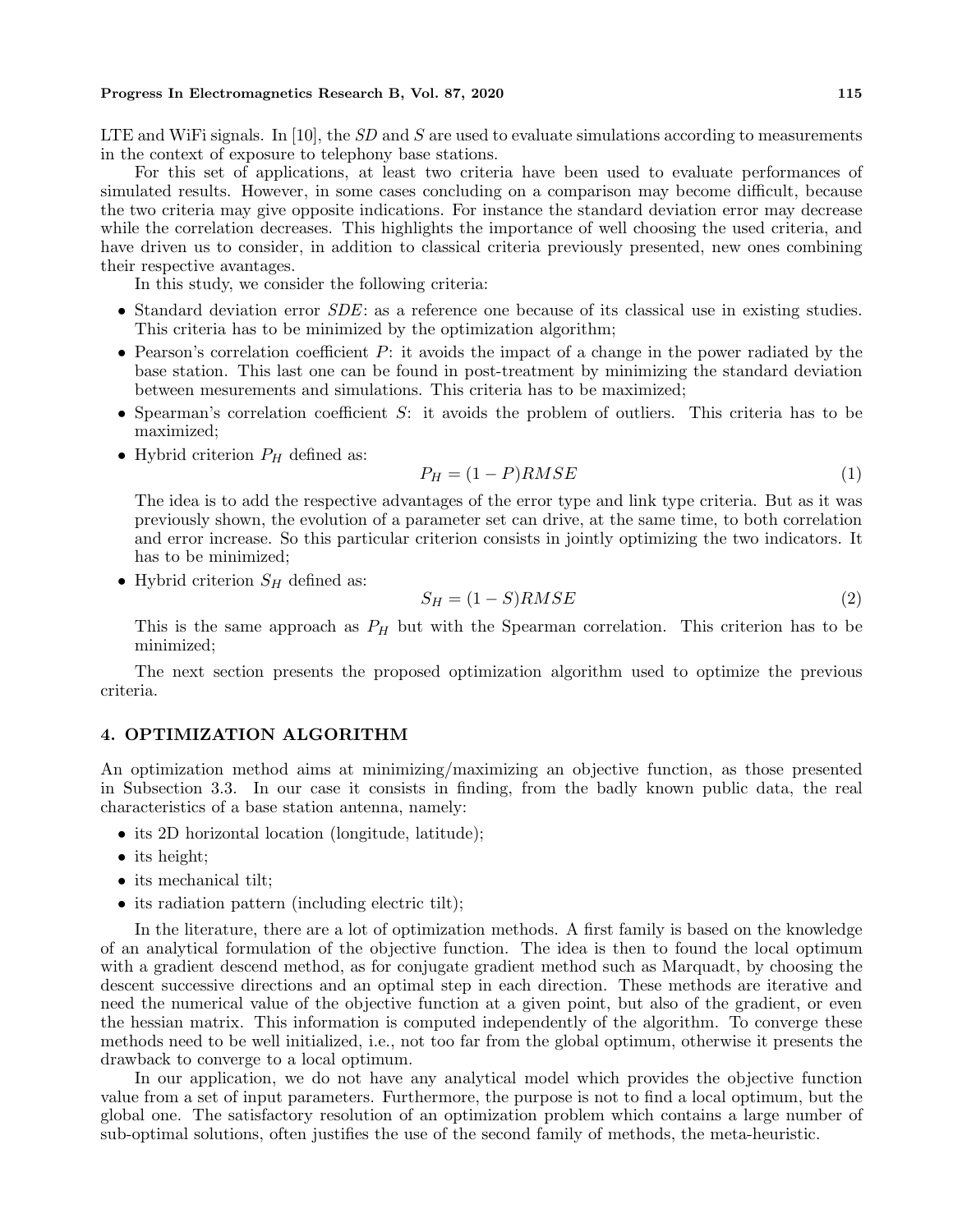A meta-heuristic is an optimization algorithm to solve complex problems for which there is no efficient conventional solution. It is usually at least partially stochastic, allowing to explore all the solution' space, and doesn't need the derivative of the objective function. The three main metaheuristics methods are the simulated annealing, the swarm of particles and the genetic algorithms. The simulated annealing is efficient to solve complex problem when there is no local optimum. In our case with numerous local optima it is too dependent on the initial parameter set. The main drawback of the swarm particles is its premature convergence, which also potentially leads to a stagnation around local optimum.

So the retained method is based on a genetic algorithm, able to converge to the global solution. Genetic algorithms are stochastic optimization methods reproducing natural selective mechanisms which have already shown their efficiency in similar application contexts as in [11]. Figure 4 shows the synoptic of the proposed genetic algorithm.



**Figure 4.** Synoptic of the proposed genetic algorithm.

The algorithm is randomly initialized with a population of potential solutions. The performances of these solutions are then evaluated by the objective function, and on this basis, a new population is generated by using evolutional operators: selection, crossing, mutation and fusion. This cycle is iterated until an acceptable solution is found or the maximum iterations number is achieved.

#### **4.1. Parameter Coding and Search Domain**

## *4.1.1. 3D Location and Orientation of the Antenna*

The three first parameters to optimize (2D location, height, and mechanical tilt) are coded as numerical variables, either continuous (2D location and height) or discrete (mechanic tilt, with a one degree sampling). Their search intervals are directly derived from the uncertainty of their corresponding public data provided by [6], which are the following:

- location of the base station : 30m;
- base station height: 2m;
- mechanical tilt: ranging from 0 to 12◦.

The azimuth of the antenna is considered as a known input, as it is available in the public databases.

#### *4.1.2. Radiation Pattern (Including Electric Tilt)*

Concerning the radiation pattern, a database of the different antennas (and their occurrence) used by the French telecom operators has been built from previous global exposure simulations in large areas. From this (anonymized) input, statistical parameters of antennas are extracted: horizontal aperture, vertical aperture, and electrical tilt. Table 3 shows the  $2G \& 3G$  antennas data in the Paris area: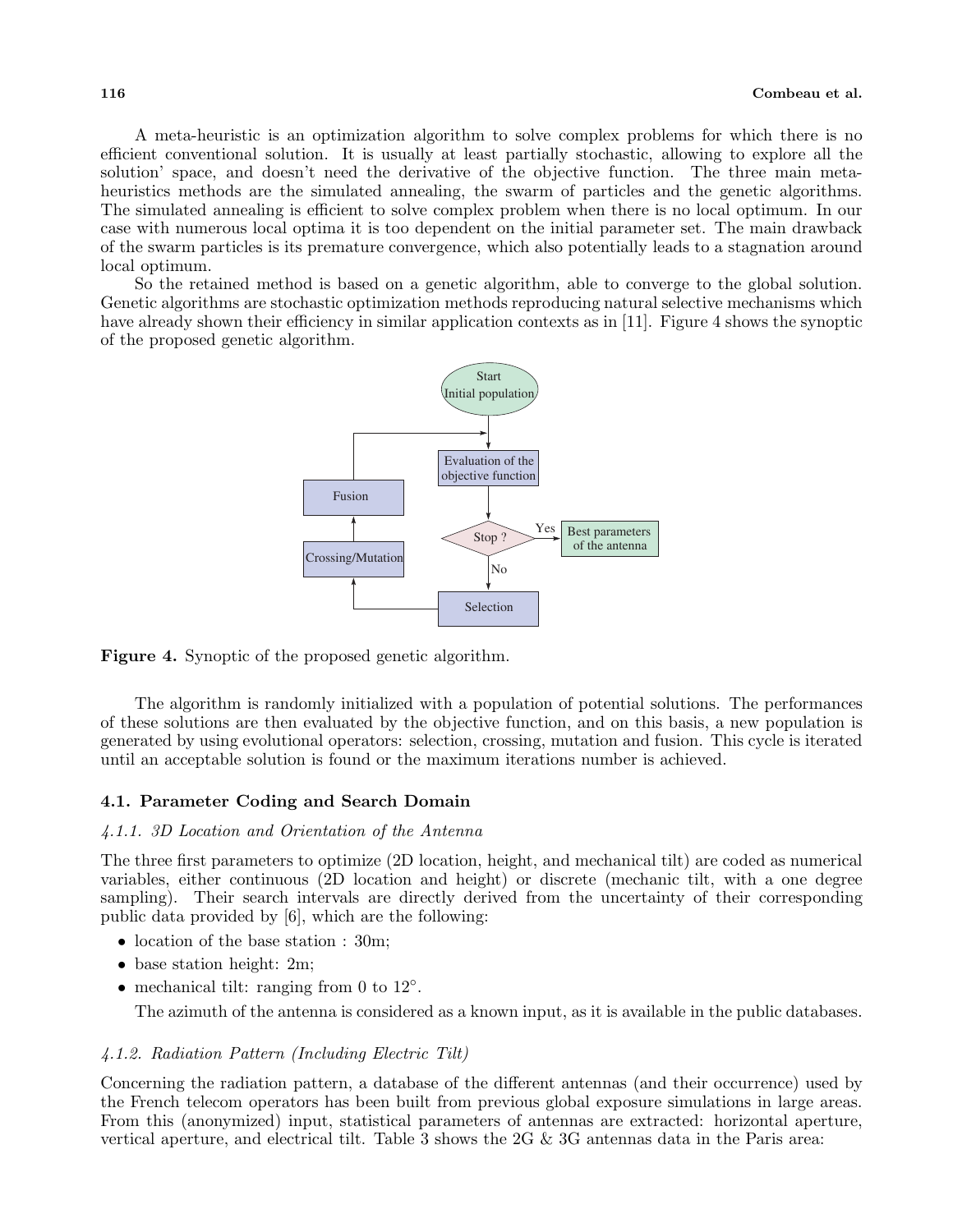| Variable            | Average | <b>RMS</b> |
|---------------------|---------|------------|
| Electrical tilt     | $-5.6$  | 3.1        |
| Vertical aperture   | 11.0    | 11.0       |
| Horizontal aperture | 64 2    | 22.5       |

**Table 3.** Statistical characteristics of 2G-3G antennas in Paris, France.

Gaussian laws are created from these statistical parameters. In order to randomly select a radiation pattern, electrical tilt, horizontal and vertical apertures are randomly drawn using these normal laws. Then the diagram with the closest parameters to the drawn ones is selected. If the selected diagram parameters are too diverging from the drawn parameters, it is rejected and another draw is done.

The "distance" between the horizontal  $\Delta\varphi$  and vertical  $\Delta\theta$  drawn aperture parameters and those of diagram in the database  $\Delta\varphi_i$  and  $\Delta\theta_i$  is given by the formula:

$$
2|\Delta\theta - \Delta\theta_i| + \frac{1}{2}|\Delta\varphi - \Delta\varphi_i|
$$
\n(3)

The error on the vertical aperture is amplified compared to the error on the horizontal aperture to account for more directional main beam in the vertical plane for outdoor BTS. If this distance exceeds 5 (in degrees) or if the electrical tilt does not exist in the database, the sample is rejected. This diagram selection is done in order to have real diagrams (with secondary lobes) from existing real antennas. It could not be achieved by creating numerical diagrams with the given parameters.

## **4.2. Initialization**

An iso-surface stratified sampling is used to draw the 2D location of the antenna. This is better than choosing purely random locations in the full search domain around the theoretical one (the one provided by ANFR) because it ensures a quasi homogenous distribution of the potential locations within this search domain. This is illustrated in Figure 5.



**Figure 5.** Iso-surface stratified initialization.

The radius of the search domain is first divided in several sub-radii. Each sub-radius is then divided in several angular sectors of equal area inside of which the initial population of potential locations is randomly chosen.

Then height and tilt are uniformly initialized in their respective ranges of uncertainties around their theoretical values, i.e.,  $[-1 \text{ m}, 1 \text{ m}]$  and  $[0, +12°]$ .

Finally, radiation patterns are initialized with the method presented in Subsection 4.1.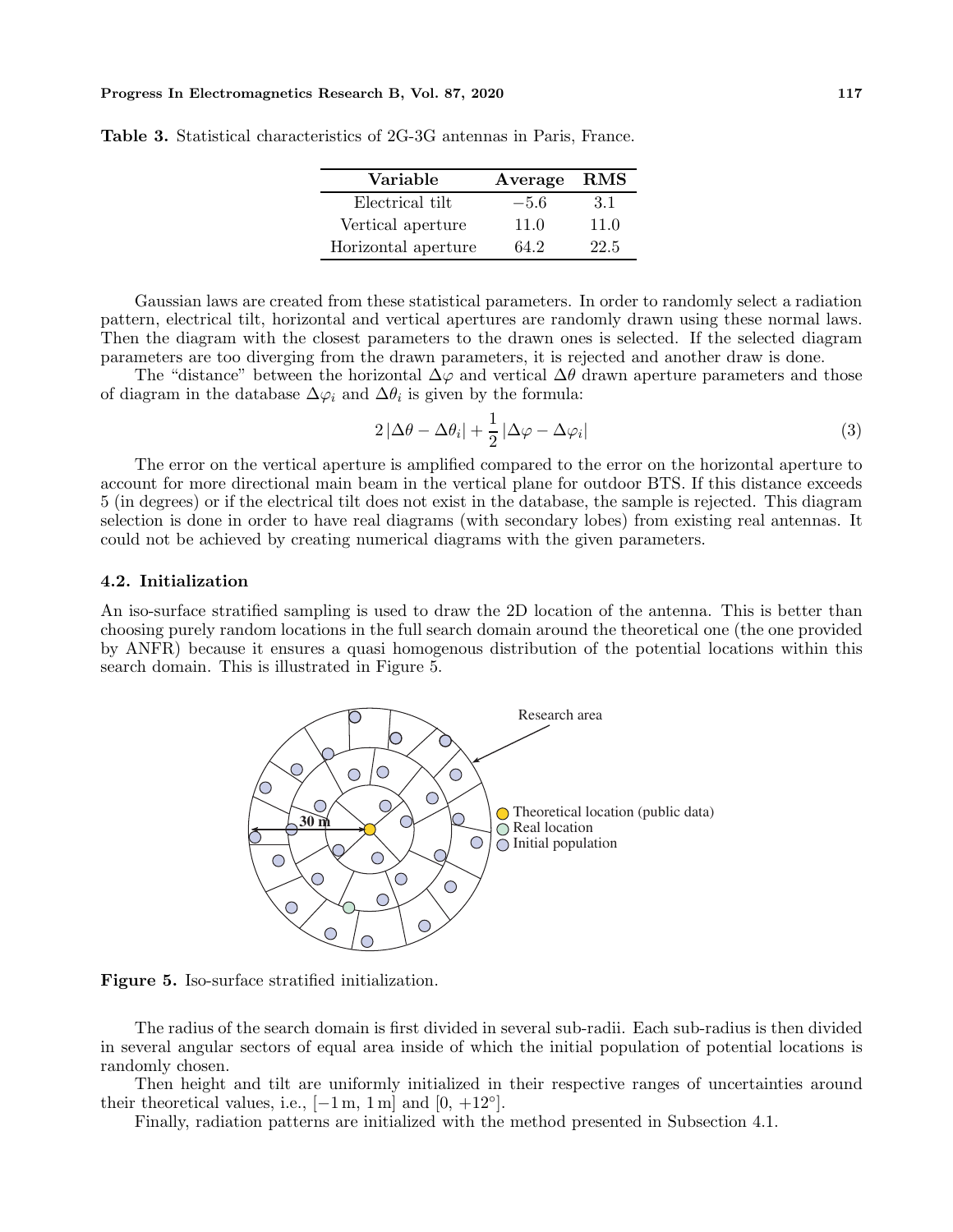#### **4.3. Evaluation of the Objective Function**

In our application, the objective function evaluation corresponds to the simulation of the different links between the current population (a set of potential base station antennas) and the set of receivers corresponding to the smartphone measurements. Its evaluation leads to the computation of a scalar value, called score in the following, corresponding to one criterion among those presented in Subsection 3.3. Each simulation is performed using Mithra-REM tool which is a ray-based simulator relying on Geometrical Optics (GO) and the Uniform Theory of Diffraction (UTD). It takes into account all diffractions on top of the buildings from the emitter to the receiver and a given number of reflections on building walls (typically 1 to 2) to ensure good path loss estimation.

#### **4.4. Selection**

The selection step consists in choosing some elements in the current population which will be used to generate the new population at the next iteration. There are mainly four selection techniques:

- elitist selection: it consists in selecting the best elements, i.e., the ones which provides the best score values, so the best values of the objective function. Having a lot of local optimums, this method is not a good one because it quickly leads to a stalled algorithm around a local optimum;
- Russian roulette: each element of the population has a probability to be selected, proportional to its score value. Thus the best elements are always privileged. As for the elitist selection, this leads to quickly converge to a local optimum without exploring all the search domain;
- uniform selection: all the elements have the same probability to be selected. As a consequence there is a non-null probability at each iteration to select only bad (low score value) or good (high score value) elements. Both cases would mislead the algorithm since an heterogenous population is a mandatory condition to ensure a good exploration of the search domain.
- simulated annealing: this technique gives a significant probability of selecting bad elements, specifically in the first iterations, to ensure good exploration and avoid quick convergence to a local minimum. But as the number of iterations increases, the probability of selecting bad elements lowers (the name is an analogy to annealing in metallurgy, when the cooling of a material progressively reduces the possibility to change its internal structure).

Be  $S_{n_i}$  the normalized *score* of the  $i^{th}$  element, defined by:

$$
S_{n_i} = \frac{score(i)}{\sum_{j=1}^{N_{pop}} score(j)} \tag{4}
$$

with  $N_{pop}$  is the number of elements in the population. The i<sup>th</sup> element will be selected if  $e^{-\delta/T} > \xi_i$ , with  $\xi_i$  an uniformly distributed value between 0 and 1, and  $\delta = 1 - S_{n_i}$ . The lower the T (the "temperature") value, the less likely the bad elements are to be selected, as it is illustrated in Figure 6(a).

The principle of simulated annealing is to decrease the T parameter according to the iterations to start from a quasi uniform selection  $(T \gg 1)$  to a quasi elitist one  $(T \ll 1)$ . From iteration *i* to iteration  $i + 1$ , T decreases with the following law:  $T_{i+1} = rate \times T_i$  with  $0 < rate < 1$ . If rate is close to 1, there is a slow decrease in the panning of the solution space, i.e., bad elements keep a significant probability to be chosen. In this case the algorithm behavior remains close to the one of a uniform selection for a long time. If rate is close to 0, the exploration capacity decreases rapidly and the algorithm behavior quickly becomes close to the elitist selection one. Initial  $T$  and rate values are key parameters which have to be adjusted according to the specific configuration under consideration.

In the proposed algorithm, we consider a total population of 150 elements from which 66% (i.e., 100) are selected at each iteration by considering the simulated annealing approach with an initial  $T(T_{init})$ and rate values experimentally fixed to 1 and 0.99 respectively. Furthermore, the relatively high rate value is compensated by the fact that at each iteration, 5% of the selected elements are automatically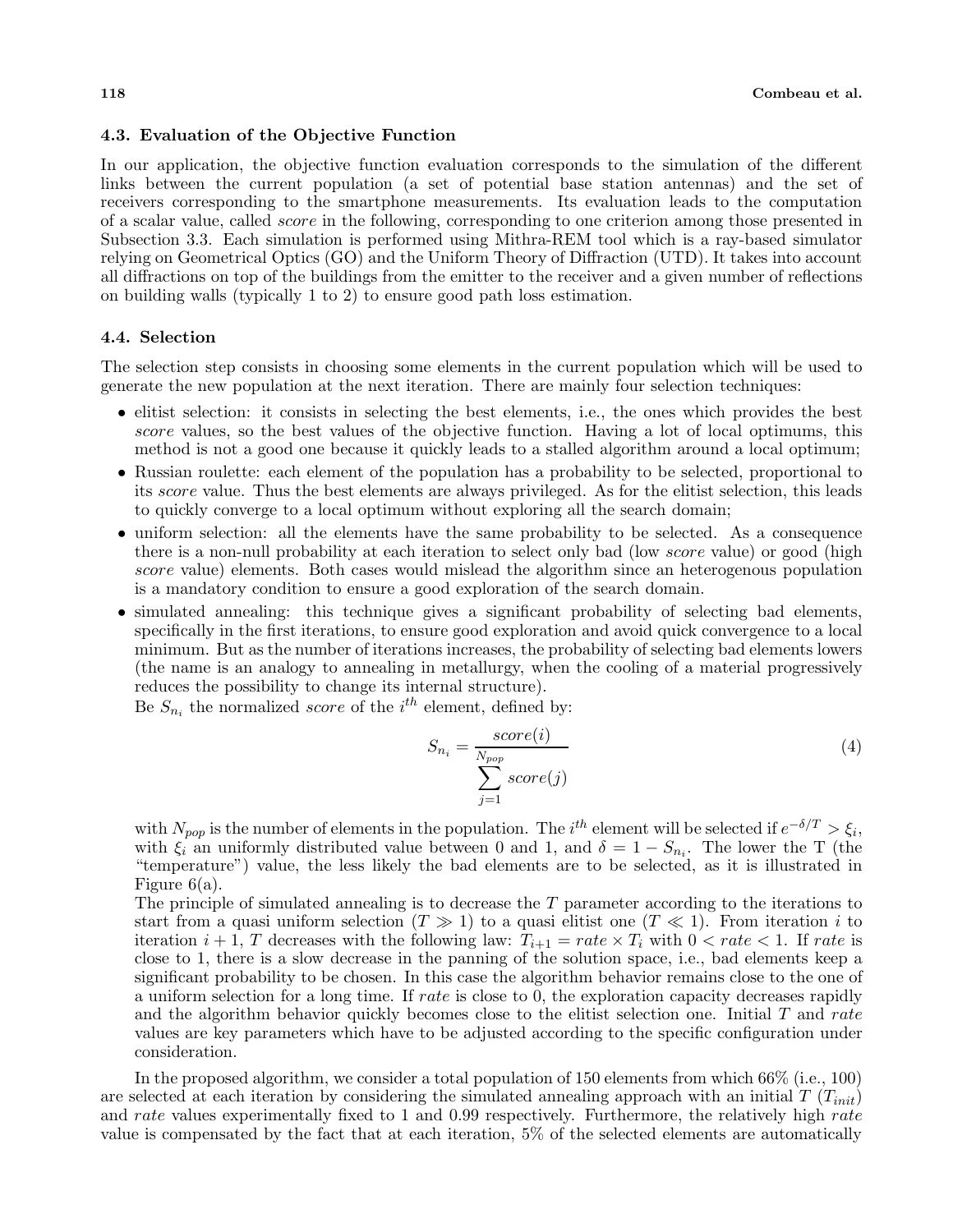

**Figure 6.** Probability to choose element with  $S_{n_i}$  score according to (a) T, (b)  $N_{pop}$  for  $T_{init} = 1$  and  $rate = 0.99$ .

chosen and corresponds to the best elements of the population. In this way a good variety of the population is ensured by mixing best elements with bad ones.

#### **4.5. Crossing/Mutation strategies**

The diversity of the population must be maintained over the generations in order to explore as widely as possible the space of the solutions. This role is mainly that of crossing and mutation operators [12, 13], which are used to generate new elements (children) from randomly chosen couple of elements into the selected ones (parents). The proposed algorithm has three crossing/mutation options that alternate over iterations. The probability to cross/mutate a specific parameter of a couple of candidate base station antennas, following a uniform distribution between 0 and 1, differs according to each option as:

- Option 1:
	- **–** 2D location (longitude, latitude): 50%;
	- **–** Height: 16.66%;
	- **–** Radiation pattern: 16.66%;
	- **–** Vertical tilt: 16.66%.
- Option 2:
	- **–** 2D location (longitude, latitude): 50%;
	- **–** Height: 25%;
	- **–** Radiation pattern: 25%.
- Option 3:
	- **–** 2D location (longitude, latitude): 100%.

In all cases, the probability to cross/mutate the 2D location is the highest one, firstly because of the high sensitivity of the objective function to this parameter [4], and secondly of its search domain which is the highest one. Whatever the option, the treatments applied according to chosen parameters are:

- 2D location: be  $loc_i$  a uniformly distributed random value between 0 and 1.
	- $-$  if  $loc<sub>i</sub> < 0.5$ , the latitude parameters of the two parents are crossed;
	- $−$  if  $loc<sub>i</sub> ≥ 0.5$ , the longitude parameters of the two parents are mutated.
- height: be  $h_i$  a uniformly distributed value between 0 and 1.
	- $-$  if  $h_i < 0.5$ , the heights of the two parents are crossed;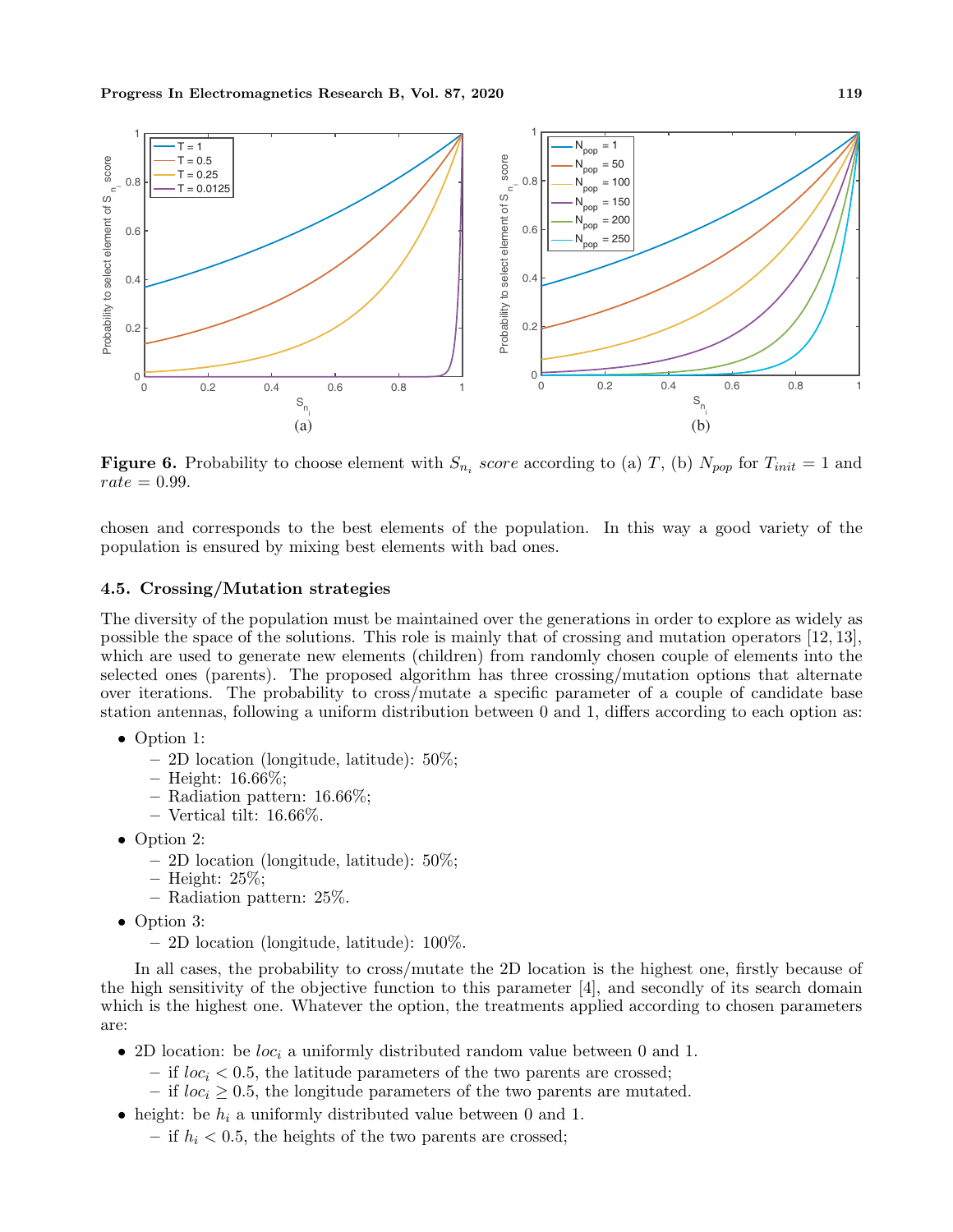- $−$  if  $h_i ≥ 0.5$ , the heights of the two parents are mutated.
- vertical tilt: be  $t_i$  a uniformly distributed value between 0 and 1.
	- $-$  if  $t_i$  < 0.5, the tilts of both parents are permuted;
	- $−$  if  $t_i ≥ 0.5$ , new tilts are chosen for both parents, from a Gaussian law with mean and standard values corresponding to the known antenna data bases (*cf.* Section 4.1.2).
- radiation pattern: be  $rp_i$  a uniformly distributed value between 0 and 1.
	- $-$  if  $rp_i < 0.5$ , the radiation patterns of both parents are permutated;
	- if  $rp_i \geq 0.5$ , new radiation patterns are chosen for both parents, as presented in Section 4.1.2.

## *4.5.1. Crossing of 2D Location and Height*

An example of crossing between two parents is illustrated in Figure 7, in the case of a chosen longitude parameter. The child is built by incorporating the selected parameter (longitude in this example) of the first parent into the second parent set of parameters instead of its initial value. It is important to note that for the crossing step, the 2D search domain is divided into several circular cells of 1 meter radius. Then each crossing between two parent elements is achieved into the same cell, in order to avoid a quick convergence to a local extremum and so to ensure a good exploration of the search domain.



**Figure 7.** Example of 2D location crossing.

#### *4.5.2. Mutation of 2D Location and Height*

Mutation operator gives to genetic algorithms the ergodicity property of space travel [14, 15]. Following the strategy proposed by Michalewiz [16], it consists in perturbing the value of the selected parameter (latitude, longitude or height), not with a simple Gaussian noise, but by decreasing the level of perturbation along the iterations, still in order to well explore the search domain in the beginning of the algorithm and then to focus only on the best elements. Let  $x$  be the initial value of the parameter to mutate and  $\eta$  be a uniformly distributed value between 0 and 1. The mutated value x' of x is defined as follows:

$$
x' = \begin{cases} x + \Delta(\max(x) - x) & \text{si } \quad \eta < 0.5\\ x - \Delta(x - \min(x)) & \text{si } \quad \eta \ge 0.5 \end{cases}
$$
(5)

where  $max(x)$  and  $min(x)$  are given in Subsection 4.1, and

$$
\Delta(y) = r.y. \left(1 - \frac{t}{N_{MaxIter}}\right)^b \text{ with } \begin{cases} r & \text{: random value uniformly distributed between 0 and 1.} \\ t & \text{: current iteration number.} \\ N_{MaxIter} & \text{: maximal number of iterations.} \\ b & \text{: exposant empirically fixed to 5.} \end{cases}
$$
 (6)

Figure 8 illustrates the mutation step in the case where height parameter was selected.

#### **4.6. Fusion**

This step consists in choosing, among the child elements generated by the selection and crossing/mutation steps, the ones which will be introduced into the population at the next iteration of the algorithm, instead of their parents. Two approaches are followed along the iterations: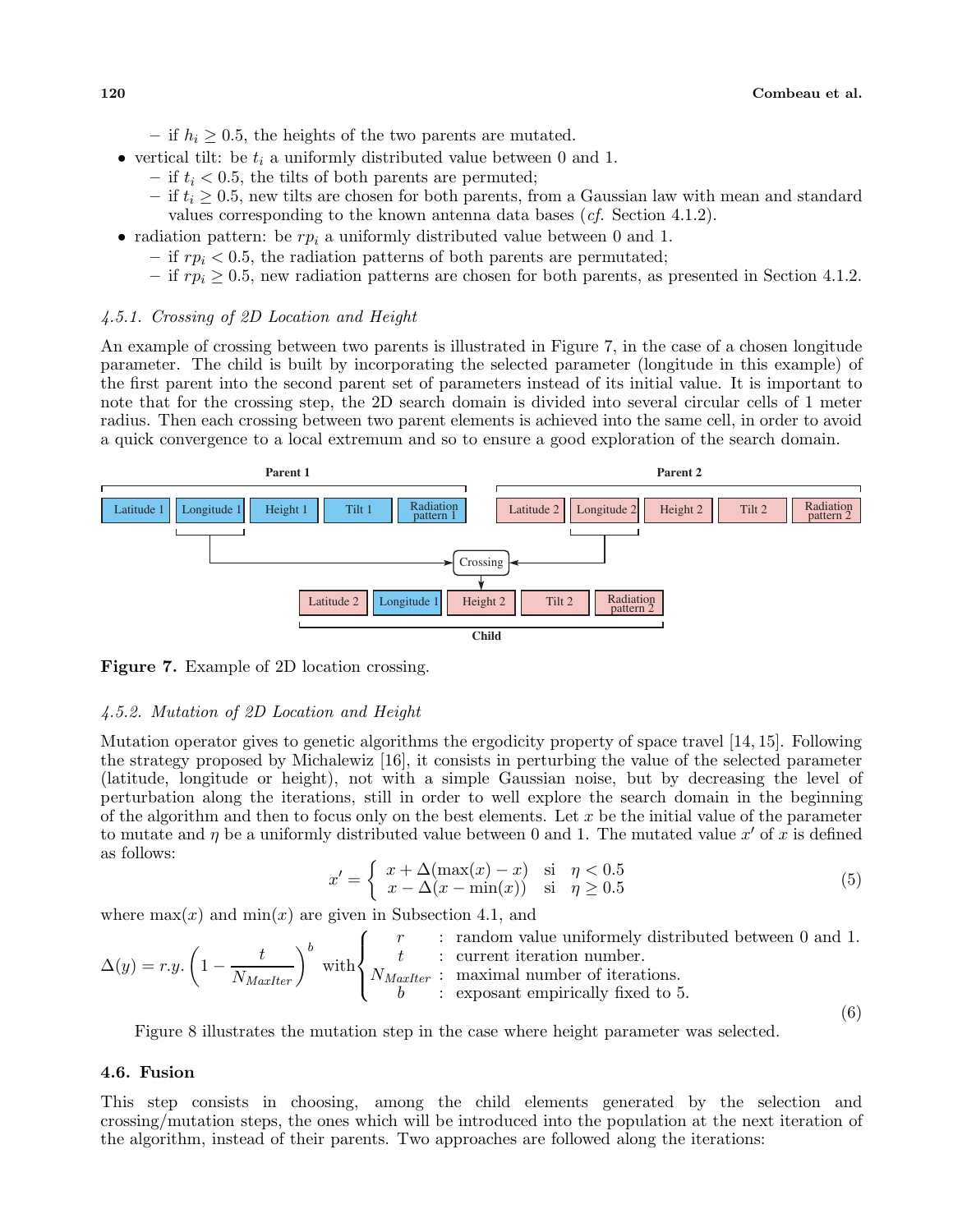#### **Progress In Electromagnetics Research B, Vol. 87, 2020** 121



**Figure 8.** Example of height mutation.

- During the first one-third of the iterations, the child parameter set replaces the parent one if the two following conditions are fulfilled:
	- the value of the objective function  $(S_n)$  is better than the one of the parent;
	- **–** the euclidian 2D distance between the parent's and child's locations is less than 50 cm.
- During the last third of the iterations, the parent which has an  $S_{n_i}$  value less than its child one is automatically replaced by its child, whatever the distance between them is. Thus the algorithm ends by focusing on the most interesting regions of the search domain.

## **4.7. Stop Criterion**

Genetic algorithms have usually three stop criteria. The first one is based on an accuracy threshold, i.e., the algorithm stops when an element reaches a target score value. The second is to stop the algorithm when the population does not move from one generation to the next, whereas the last one is to stop the algorithm when a fixed maximum number of iterations is reached.

In this article, the last criterion is used, and the maximum number of iterations N*MaxIter* is fixed to 229 in order to have a final  $T$  value of 0.1.

## **5. THEORETICAL VALIDATION**

#### **5.1. Overview**

In order to validate the whole concept, there is a need for a reference solution to compare results. The first step is to perform a pure virtual validation. There are many advantages in performing such a validation:

- the reference solution (both as exposure maps of electric field and as antenna parameters),
- there is no uncertainty in the geometrical model of the environment (ground and buildings) and in the propagation modelling,
- this allows the optimization algorithm parameters to be adjusted,
- this allows to quantify the number, distribution, and quality of RSSI data needed for convergence. The process is illustrated in Figure 9.

The reference electric field map is first computed from an "Ar" (reference state of antennas). Virtual RSSI level and GPS locations are then randomly extracted from this map (outdoor environment only, 1.5 m above the ground). Finally, both the reference state of antennas and these "perfect" virtual measurements are degraded.

As far as antennas are concerned, positions are randomly moved using search parameters of the optimization algorithm (i.e., 30 m radius in the horizontal plane, and 2 m in the vertical dimension), and diagrams are replaced by randomly chosen ones from the database. For virtual measurements, locations are perturbed using horizontal GPS error (10 m radius, points moved inside buildings are removed). The RSSI measurement is degraded so as to fit real RSSI information (1 or 2 dB step, clamped to lower and upper limits).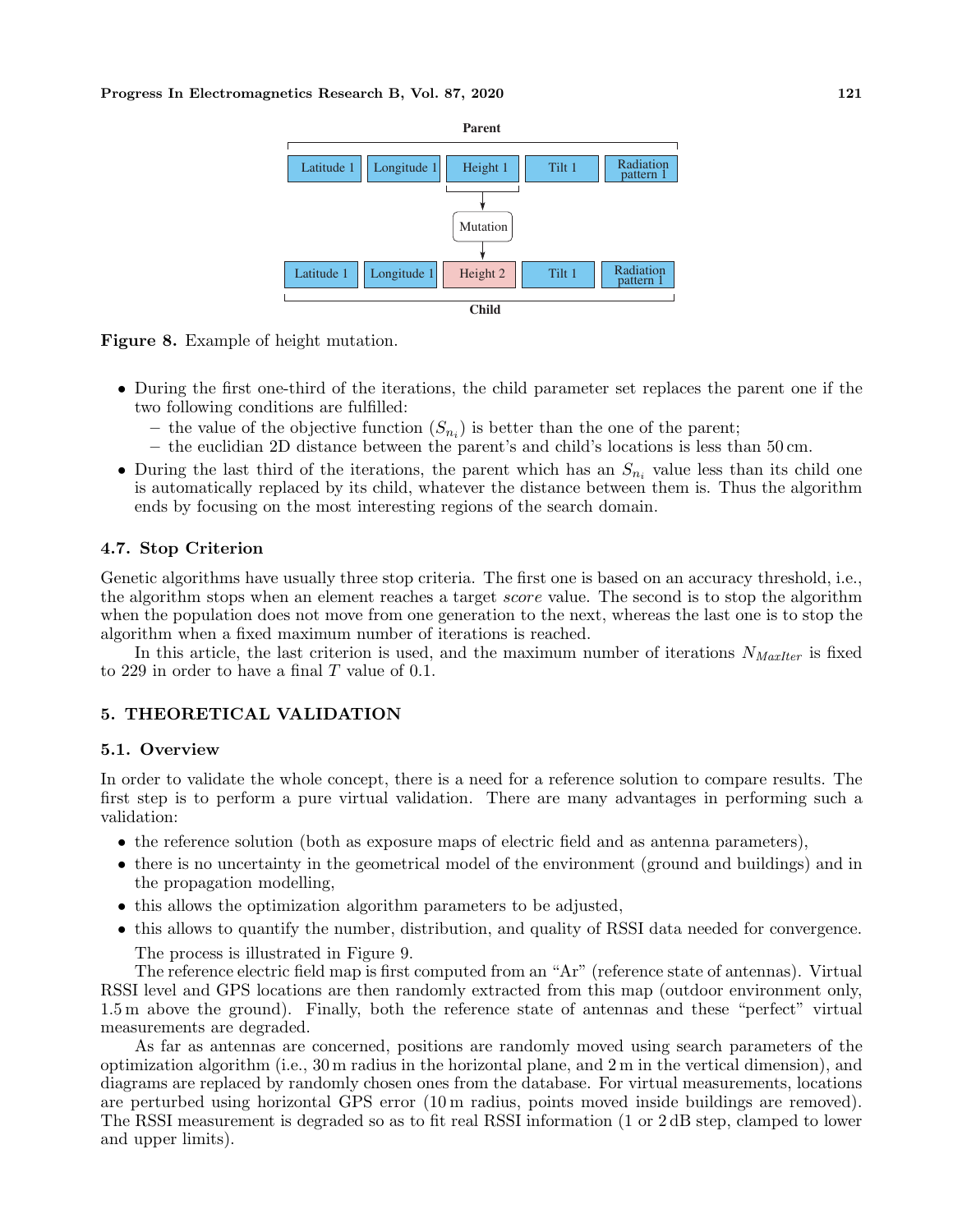

**Figure 9.** Theoretical validation of the monitoring system.

Once this degradation is done, a "real life" equivalence of the reference state is obtained, called the initial state. Then the optimization algorithm is performed, to get the final antenna state "Ao". This final state is compared to the reference state to assert that the original parameters are found.

## **5.2. Results**

The theoretical validation has been conducted in an urban area in the city of Grenoble (France) with the following characteristics:

- a  $2 \text{ km} \times 2 \text{ km}$  area (*cf.* Figure 10(a)),
- 34 GSM emitters,
- 9000 receivers (ground and facade map).

The electric field is simulated using MithraREM with 1 reflection on building (vertical) frontages, and as much as needed reflections on the ground and diffractions on the buildings tops.



**Figure 10.** (a) Area of Grenoble used for numerical validation of the monitoring system: receiver maps (green) and BTS locations (red points), (b) electric field to RSSI transformation.

First, degradation of reference state of antennas (from Ar to Ai) is performed: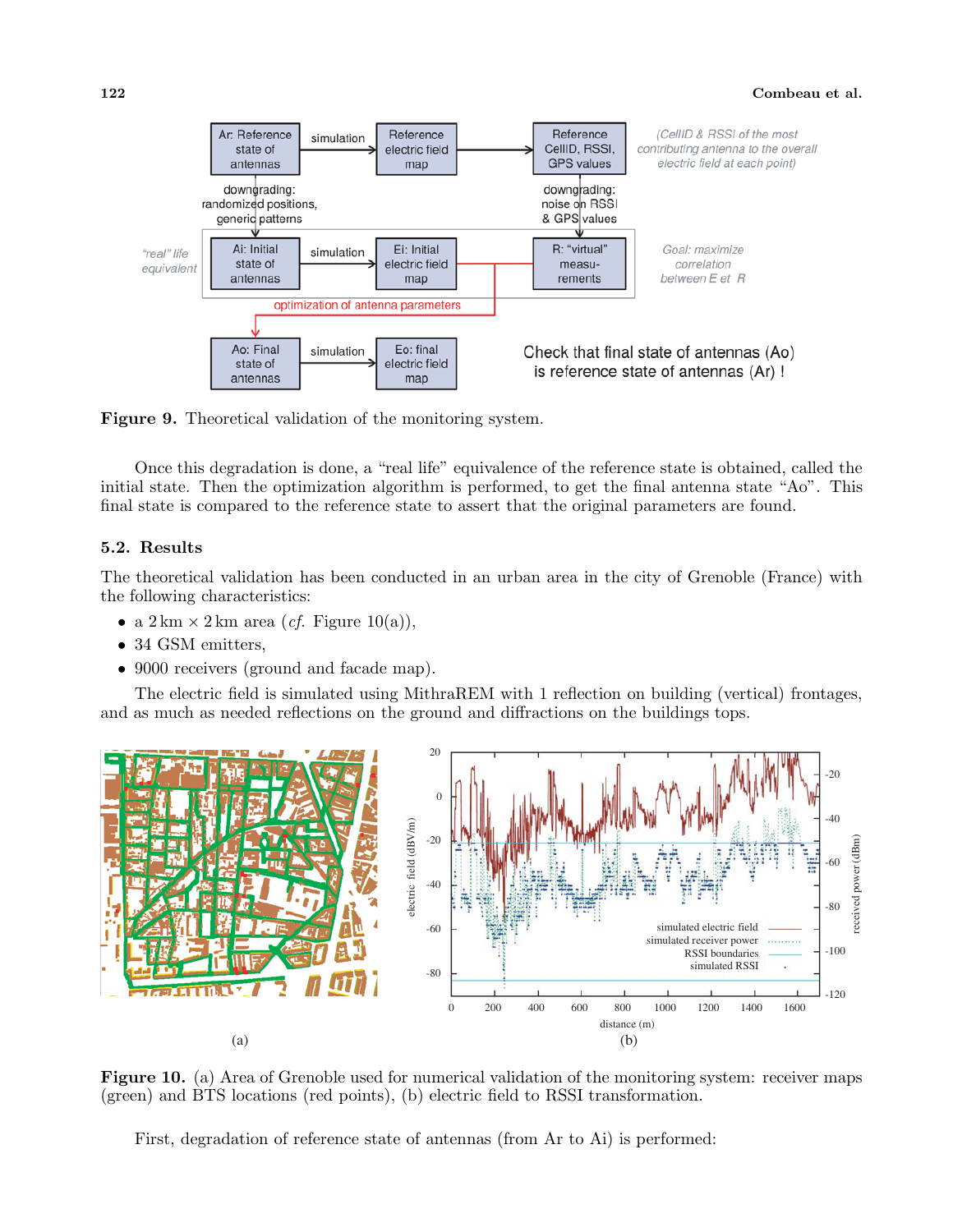- the position of each emitter is randomly moved within a  $5 \text{ m} \times 5 \text{ m}$  square horizontally and  $\pm 1 \text{ m}$ vertically,
- the mechanic tilt is set to a random value (between 1◦ and 9◦), whatever the real value is,
- the radiation diagrams are left untouched.

The CellID information of each antenna is kept unchanged. The downgrading of the receivers data is then performed (from Ei to R):

- the position of each receiver is randomy moved within a 5 m x 5 m square horizontally only (receivers inside buildings are removed), to account for GNSS inaccuracy,
- the simulated electric field at each receiver (contributions from all antennas at full power) is transformed into an RSSI ( $BCCH<sup>\dagger</sup>$  power only), keeping for each receiver the most contributing antenna only, then discretized and clamped to the 32 possible dBm values (ignoring saturated values), as illustrated in Figure 10(b).

Using the optimization algorithm and the Pearson correlation criteria (between pseudo-measured RSSI and simulated one), antenna parameters are modified until they converge to stable values. Results show that the degraded antenna parameters (Ai) always converge toward the original ones (Ar). That is to say the mechanic tilt is the original one, and the 3D position of the antenna is within 50 cm from the original one. These results are very good but were expected. Since numerical simulation for the virtual RSSI measurements on the same "perfect" geometrical model are used, all uncertainties related to local variation of the electric field (moving cars, ...) and errors between the real environment (heterogenous and detailed buildings) were not taken into account in the simulation.

# **6. REAL TEST CASE**

A real test case was conducted in Nantes (France), using a dedicated measurement trolley and controlled drive tests. The selected area  $(cf.$  Figure  $11(a)$ ) is a 1.6 km  $\times$  1.1 km area with four base stations, with different characteristics (on a mast, on a tall building, on a lower building, some in open environment and some in dense urban area), with all four French operators and all technologies (2G, 3G, 4G).

# **6.1. Measurements**

In order to cover all the selected area, routes corresponding to a total length of about 13 km have been planned prior to the measurements (*cf.* Figure 11(a)).



Figure 11. (a) Measurement area with BTS locations and trolley walks as colored lines, (b) measurement setup.

*<sup>†</sup>* Broadcast Control CHannel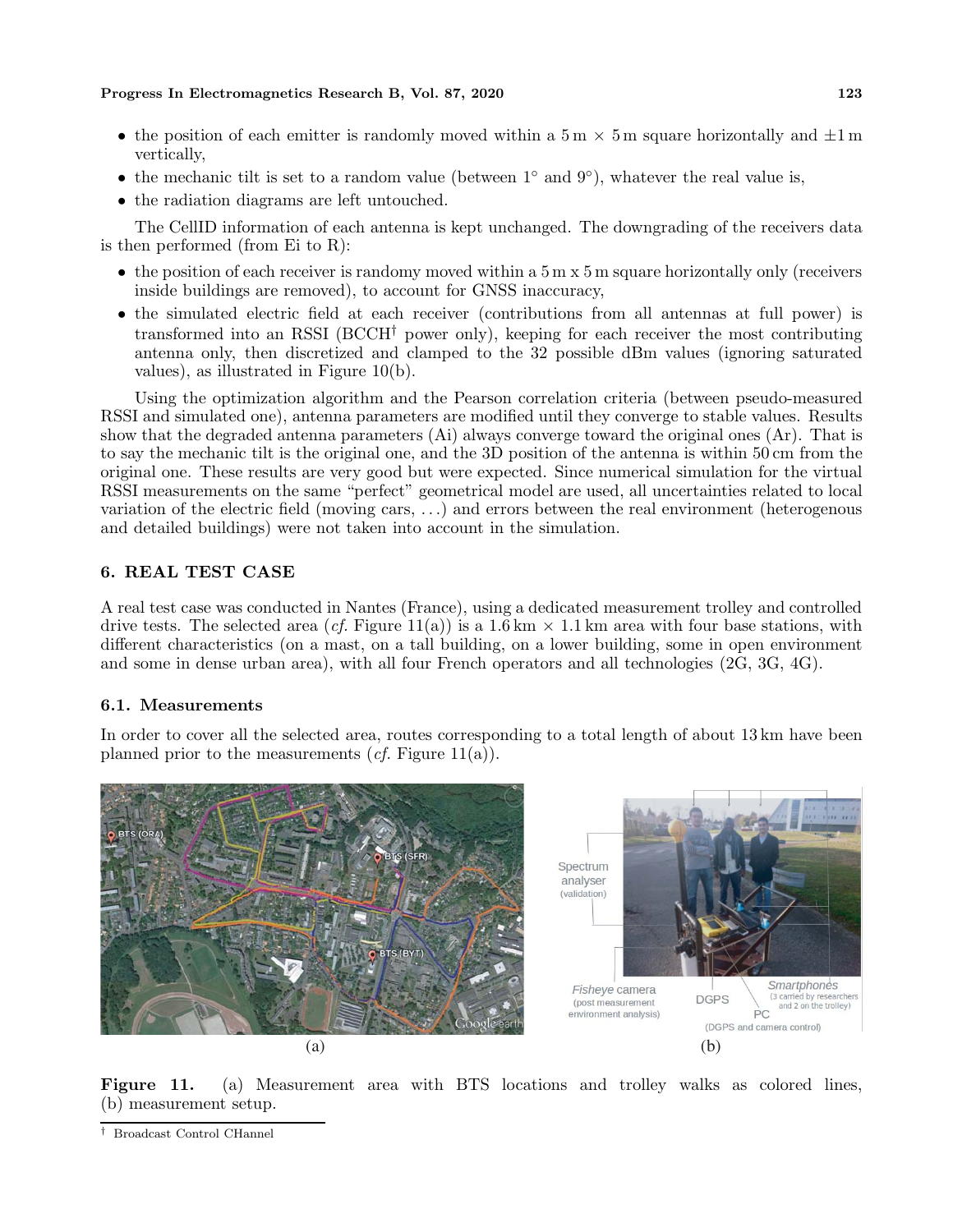A trolley dedicated to the measurements was developed (*cf.* Figure 11(b)). This trolley carries:

- two smartphones (four others were handheld by two researchers/students following the trolley),
- a Narda SRM3006 Spectrum analyzer, mesuring the electric field in each downlink band of each band of each operator,
- a fisheye camera, taking pictures (1 Hz frequency) at the front,
- a differential GPS (DGPS) chipset,
- a laptop to control both DGPS and camera.

The phones were configured so as to receive only one technology (2G, 3G, or 4G) so as to handle all emitters available in the area. The SRM3006 was used to identify the frequency band associated with a given CellID and to check that the measured RSSI on the phone was correctly correlated to the electric field, with just an offset, as illustrated in Figure 12(a). The fisheye camera was used in a post-processing stage, in areas where measured and simulated signals diverge. This helped identify missing buildings in the numerical model, as well as the fact that vegetation, such as trees, is needed to be taken into account. The DGPS chipset gives a more accurate location (around 2 m precision) than basic GPS smartphone chipset. As a consequence, measurements were located using DGPS instead of GPS (this should not be a problem in the future when GNSS with Galileo is widely available, with a higher precision). The laptop is here to control both the DGPS and the camera and to synchronize everything. The results of the measurements are DGPS located RSSI (or equivalent) values, for several CellIDs.



**Figure 12.** (a) Comparison of smartphone and spectrum analyzer measurements, for a given CellId, (b) numerical model of Nantes.

## **6.2. Numerical Model**

The numerical model (illustrated in Figure 12(b)) was derived from GIS information of the IGN (Institut Géographique National), but was improved to account for slanted roofs and large trees. We noticed that using slanted roofs (instead of flat roofs at the top of the roof) improved correlation between measurements and simulation. Adding trees (modeled with International Telecommunication Union (ITU) attenuation models [17]) also largely improved correlation in open areas with no buildings.

## **6.3. Results**

Results are presented here for two of the three BTSs in the experimental area (Orange and Bouygues Telecom, see Figure 11(a)). A unique antenna has been singled out for each BTS, the one with the azimuth heading towards the measurement area.

Concerning the Bouygues Telecom BTS, the antenna of interest corresponds to the LTE 1800 technology. It is deployed on the roof of a medium height building, and its precise location is referenced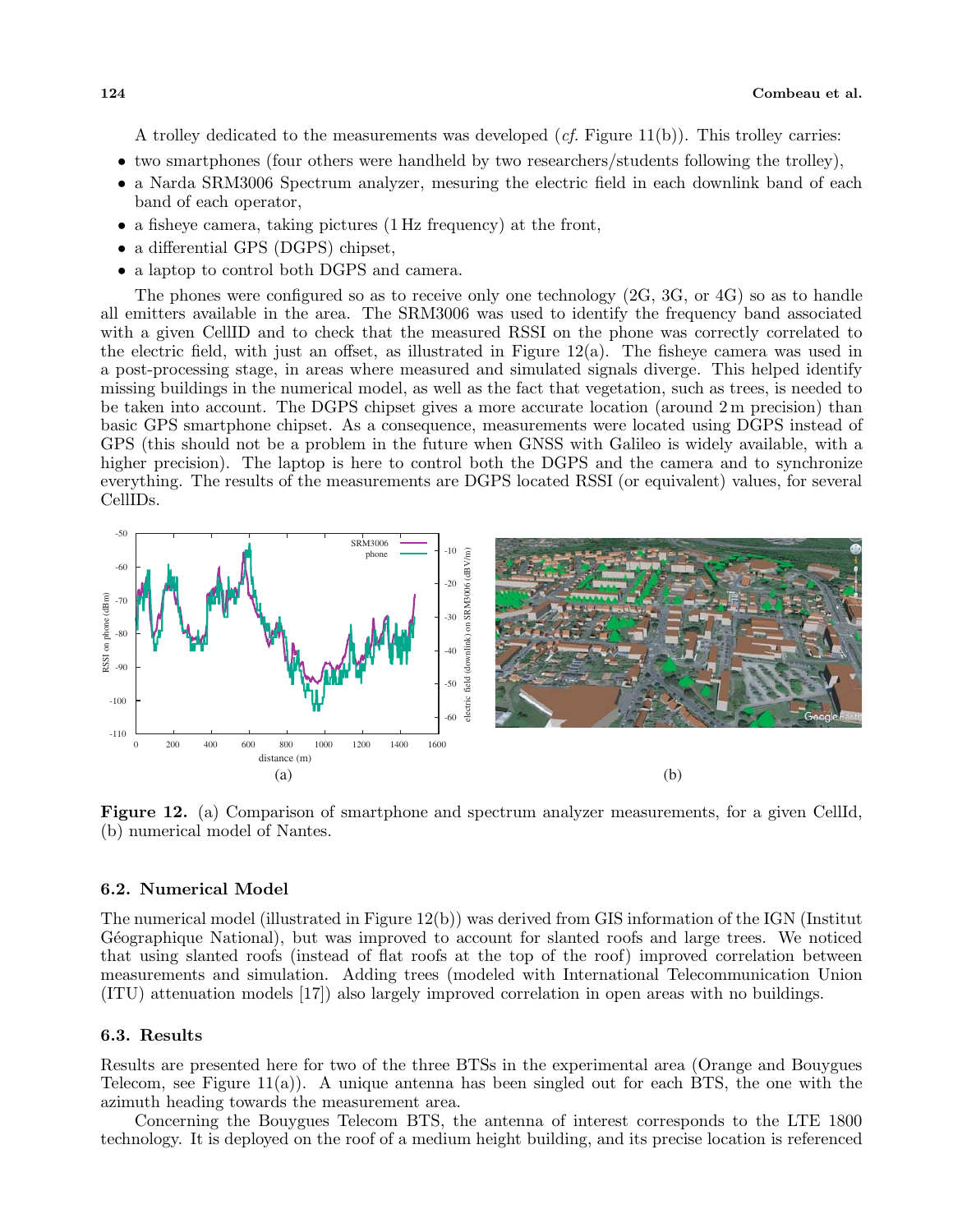

**Figure 13.** Results for a LTE 1800 emitter on a medium height building: (a) optimized BTS locations, (b) comparison between smartphone measurements and numerical simulations from optimized  $(S_H)$ BTS parameters.

as "Real antenna" in Figure 13(a). Its location given by public data is referenced as "Public data" in the same figure. From this theoretical location, the initial population is first stochastically initialized, and the proposed iterative algorithm is then processed through the different steps described from Subsections 4.3 to 4.7.

Table 4 presents the results for the different antenna parameters according to each considered criterion. One can note the very bad location of the BTS stored in public data, with a horizontal (δl) and a vertical  $(\delta z)$  errors of about 28 and 2 m, respectively. The classical error type criterion *SDE* gives bad results with a horizontal location error of about 26 m, whereas overall the four other considered criteria all give good results, allowing us to identify the BTS with a maximum horizontal error of about 5 m. A more detailed analysis of these results shows that the link type criteria based on correlation (S and  $P$ ) are more effective, which is explained by the fact that the correlation criteria are less sensitive to exceptional values than error type ones. Among the correlation criteria, the Spearman correlation S gives the best results with a location error less than  $2 \text{ m}$  in the horizontal plane. Finally, using the two hybrid criteria  $S_H$  and  $P_H$  increases the accuracy of the unknown parameters. As S is better than P,  $S_H$  is better than  $P_H$  and locates the BTS with an horizontal error of 1.03 m and a vertical error of 0.46 m. The final obtained locations according to each criterion are illustrated in Figure 13(a). Figure 13(b) shows the simulated RSSI obtained from the  $S_H$  optimized BTS parameters. It is very close to the RSSI measured on the smartphone, reinforcing the behavior of the genetic algorithm.

Figure 14 illustrates the second scenario concerning the Orange BTS (see Figure 11(a)) located on a tall building and corresponding to the UMTS 2100 technology. Table 5 presents the optimized BTS

**Table 4.** Optimized BTS parameters according to considered criteria: medium height building scenario.

|                  | ${\rm Lattice}$<br>(°) | <b>Longitude</b> $(°)$ | $\mathbf{X}$ (m) | $\mathbf{y}$ (m) | $\mathbf{Z}$ (m) | $\delta l$ (m) | $\delta z$ (m) |
|------------------|------------------------|------------------------|------------------|------------------|------------------|----------------|----------------|
| Real antenna     | 47.250786              | $-1.55428$             | $-167.2$         | 97.5             | 44.19            | $\theta$       | $\theta$       |
| Public data      | 47.250556              | $-1.554444$            | $-181$           | 73               | 42               | 28.12          | $-2.19$        |
| $SDE$ parameters | 47.250652              | $-1.554565$            | $-189.58$        | 83.86            | 43.20            | 26.21          | $-0.99$        |
| $P$ parameters   | 47.250769              | $-1.554213$            | $-162.22$        | 95.34            | 45               | 5.43           | 0.81           |
| $S$ parameters   | 47.250771              | $-1.554282$            | $-167.45$        | 95.78            | 44.71            | 1.74           | 0.52           |
| $P_H$ parameters | 47.250778              | $-1.554232$            | $-163.65$        | 96.43            | 45.18            | 3.71           | 0.99           |
| $S_H$ parameters | 47.259780              | $-1.554269$            | $-166.45$        | 96.8             | 44.65            | 1.03           | 0.46           |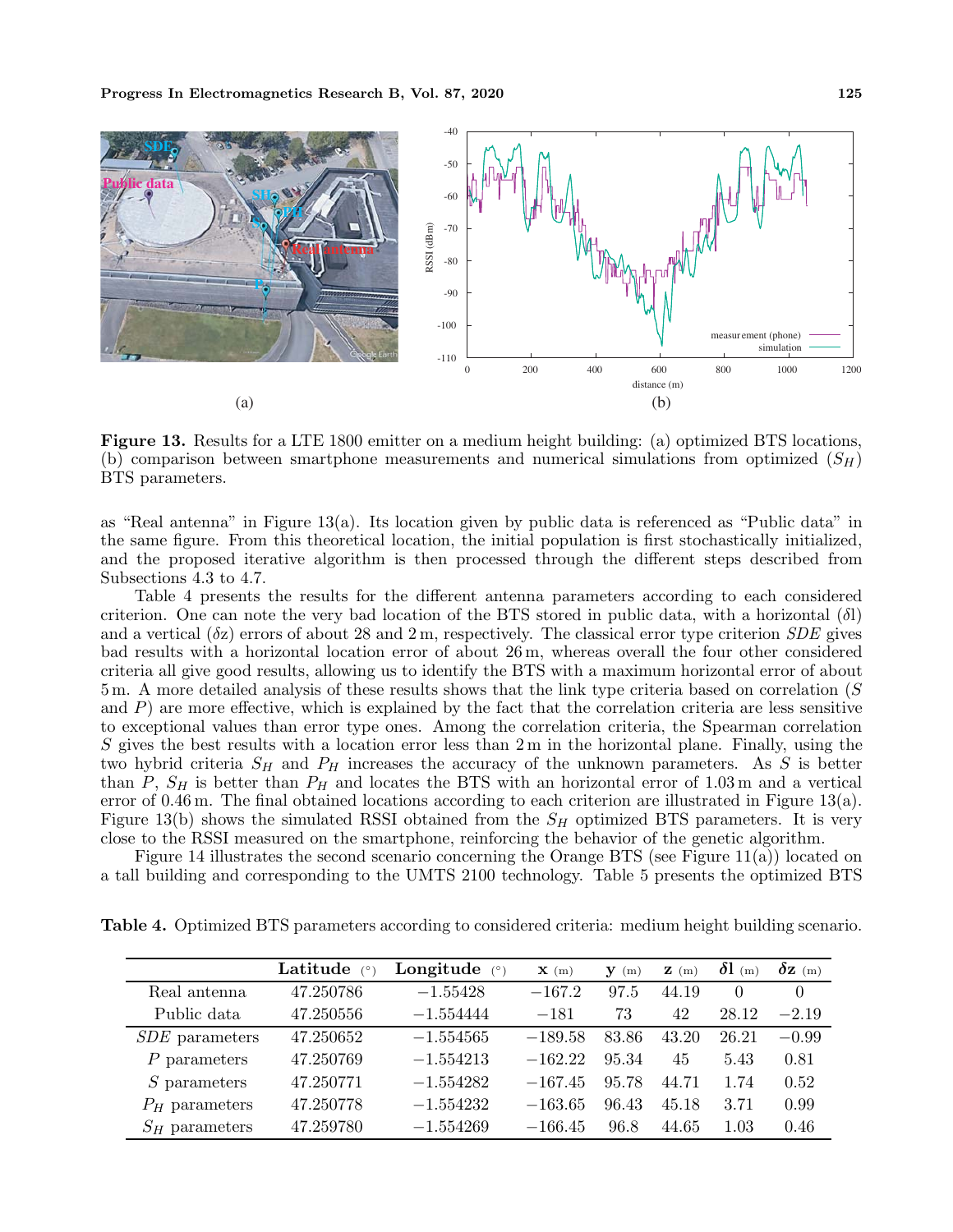

**Figure 14.** Results for a UMTS 2100 emitter on a tall building: (a) optimized BTS locations, (b) comparison between smartphone measurements and numerical simulations from optimized  $(S_H)$ BTS parameters.

**Table 5.** Optimized BTS parameters according to considered criteria: tall building scenario.

|                  | ${\rm Lattice}$<br>(°) | Longitude<br>(°) | $\mathbf{X}$ (m) | У<br>(m) | $\mathbf{Z}$ (m) | $\delta l$ (m) | $\delta z$ (m) |
|------------------|------------------------|------------------|------------------|----------|------------------|----------------|----------------|
| Real antenna     | 47.254554              | $-1.567739$      | $-1159.26$       | 574.12   | 67.7             | $^{(1)}$       | 0              |
| Public data      | 47.254444              | $-1.567778$      | $-1162.91$       | 562.06   | 67.7             | 12.60          | $\Omega$       |
| $SDE$ parameters | 47.254658              | $-1.567543$      | $-1143.80$       | 584.77   | 68.08            | 18.73          | 0.38           |
| $P$ parameters   | 47.254607              | $-1.567730$      | $-1158.21$       | 579.9    | 67.36            | 5.87           | $-0.34$        |
| $S$ parameters   | 47.254541              | $-1.567744$      | $-1159.74$       | 572.65   | 67.35            | 1.55           | $-0.35$        |
| $P_H$ parameters | 47.254615              | $-1.567775$      | $-1161.56$       | 580.98   | 67.56            | 7.24           | $-0.14$        |
| $S_H$ parameters | 47.254545              | $-1.567733$      | $-1158.86$       | 573.03   | 67.30            | 1.16           | $-0.40$        |

parameters according to the different considered criteria. A similar analysis to the first scenario can be made. The best results are again obtained by considering the hybrid criterion  $S_H$ , which provides the location of the BTS with horizontal and vertical errors of respectively 1.16 and −0.40 m. *SDE* criterion gives the worst results with a horizontal location error of about 19 m.

Finally, Figure 15(a) shows the exposure map simulated in the whole area with optimized BTS parameters obtained from the proposed method, whereas Figure 15(b) presents the estimation error between this map and the one obtained with BTS parameters given in public data. Before the optimization, the overall level of electric field is clearly under-estimated, particularly in the region of high electric levels, near the BTS. This is emphasized by the statistical parameters of the exposure maps corresponding to the two BTS of Figures 13 and 14, given in Table 6. This table shows the average, median, maximum levels, and 99% levels (i.e., 99% of the levels are lower than this value) of the exposure maps. We can first note that the differences between the average and median values obtained from public and optimized BTS data are weak and not very significant. On the contrary, the differences between the maximal values and the 99% levels obtained from public and optimized BTS data, which are of great interest for exposure evaluation, are much more important. It is particularly true in the case of the LTE 1800 BTS for which public data locate the BTS on the middle of the building roof top, leading to a strong shadowing effect. This highlights the interest of the proposed monitoring system to evaluate in a realistic way the EMF exposure due to mobile telephony base station.

As far as computation time is concerned, the optimization process for an antenna takes between 5 mn and 30 mn depending on the complexity of the environment on a 10 core CPU (Intel Xeon ES-2660,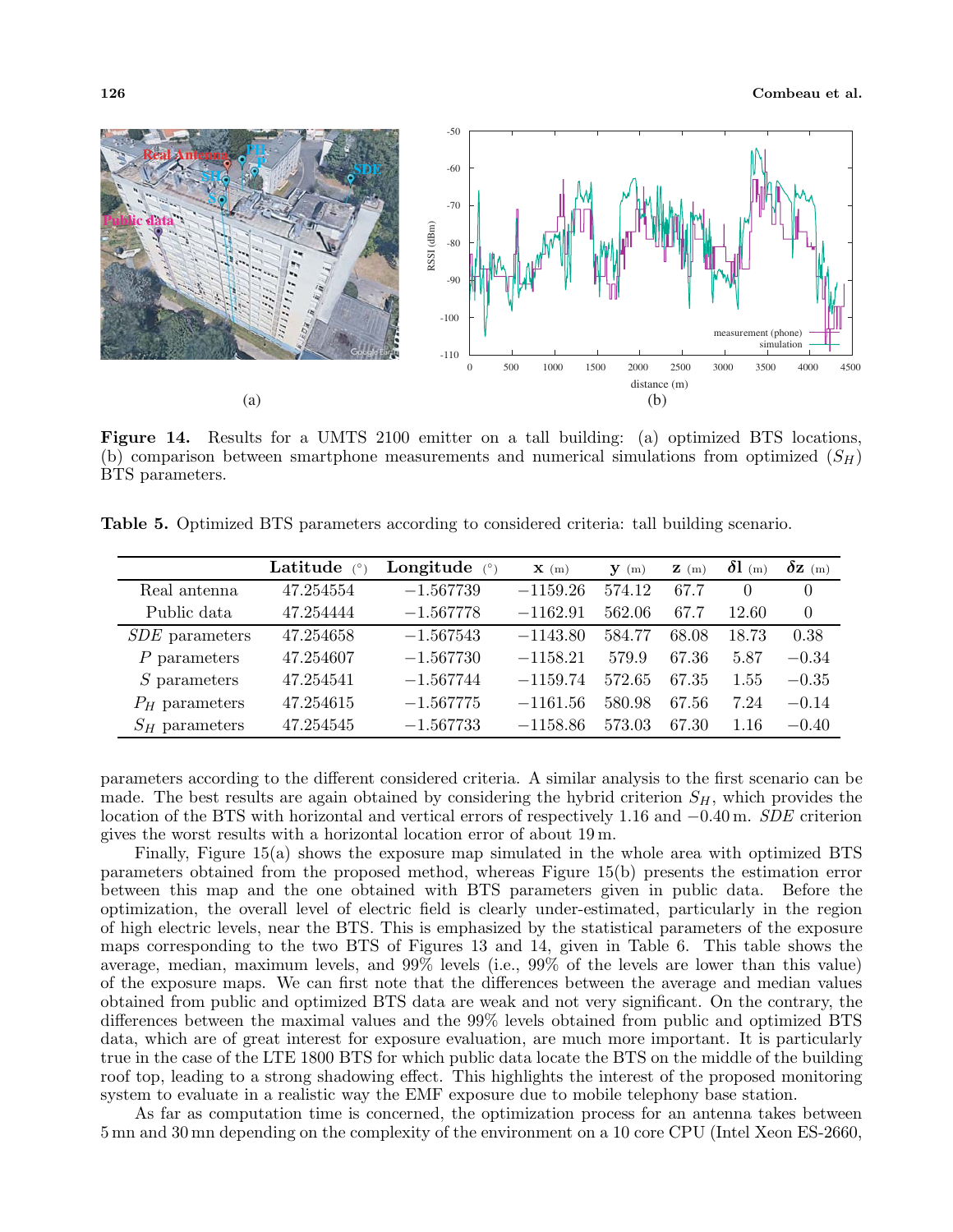

**Figure 15.** (a) Simulated exposure map (in dBV/m) for the LTE 1800 emitter of Figure 13, (b) map of estimation error (in  $V/m$ ) between exposure evaluated from public and optimized BTS data.

|                  |               | Average value |           | Median value Maximum Value | 99% level            |
|------------------|---------------|---------------|-----------|----------------------------|----------------------|
| LTE 1800         | Public data   | < 0.001 V/m   | 0.005 V/m | $0.06\,\mathrm{V/m}$       | 0.01 V/m             |
|                  | Optimized BTS | 0.021 V/m     | 0.006 V/m | 2.67 V/m                   | $0.61\,\mathrm{V/m}$ |
| <b>UMTS 2100</b> | Public data   | 0.087 V/m     | 0.009 V/m | 2.41 V/m                   | 1.01 V/m             |
|                  | Optimized BTS | 0.066 V/m     | 0.008 V/m | 1.92 V/m                   | $0.63\,\mathrm{V/m}$ |

**Table 6.** Exposure level indicators for the LTE 1800 and the UMTS 2100 BTS.

2.6 GHz). For the Nantes test case, this is 20 mn for a total about 23,000 evaluations of the objective function.

## **7. CONCLUSION**

This article presents a new numerical monitoring system for estimating the exposure to EMF radiated by telephony base station. An originality of this work consists in proposing a method combining measurements and simulations.

Indeed, it is based on the use of smartphones deployed in the environment as poor quality but numerous probes to measure a partial view of the BTS coverage zones. Furthermore, it uses numerical simulations of radio wave propagation (Ray-Tracing + UTD tool) to compute the received levels from each known BTS. Finally, a genetic algorithm is proposed to iteratively adapt unknown BTS parameters to the real ones by trying to fit simulation to the smartphone measurements.

A set of different criteria has been investigated to compare measurement and simulation results. Two types of families based on error and correlation have been considered, and two new hybrid criteria combining their respective advantages were proposed. We have shown that they increase the accuracy of the estimated BTS parameters compared with conventional criteria.

All steps of the genetic algorithm were precisely described so that the reader can attempt to reproduce the results presented. A theoretical validation of the overall concept was tested based on virtual measurements produced from degraded simulated data. Two different real test cases corresponding to two different technologies and telephony operators were treated in a dense urban area in the Nantes down town in France.

The proposed method significantly corrected the BTS parameters given in public data, by reducing the location error to about 1 m. Furthermore, the proposed method is flexible and can dynamically adapt to changes in telephony networks, such as the modification of an existing antenna (electric tilt...) or the deployment of new antennas/BTS. Thus, it is a useful tool to estimate in real time the EMF exposure at urban scale.

As far as future generation antennas (Multi Users-Massive MIMO antennas with beamforming in future 5G networks for instance) the method should be adapted in order to account for fast varying radiation diagrams.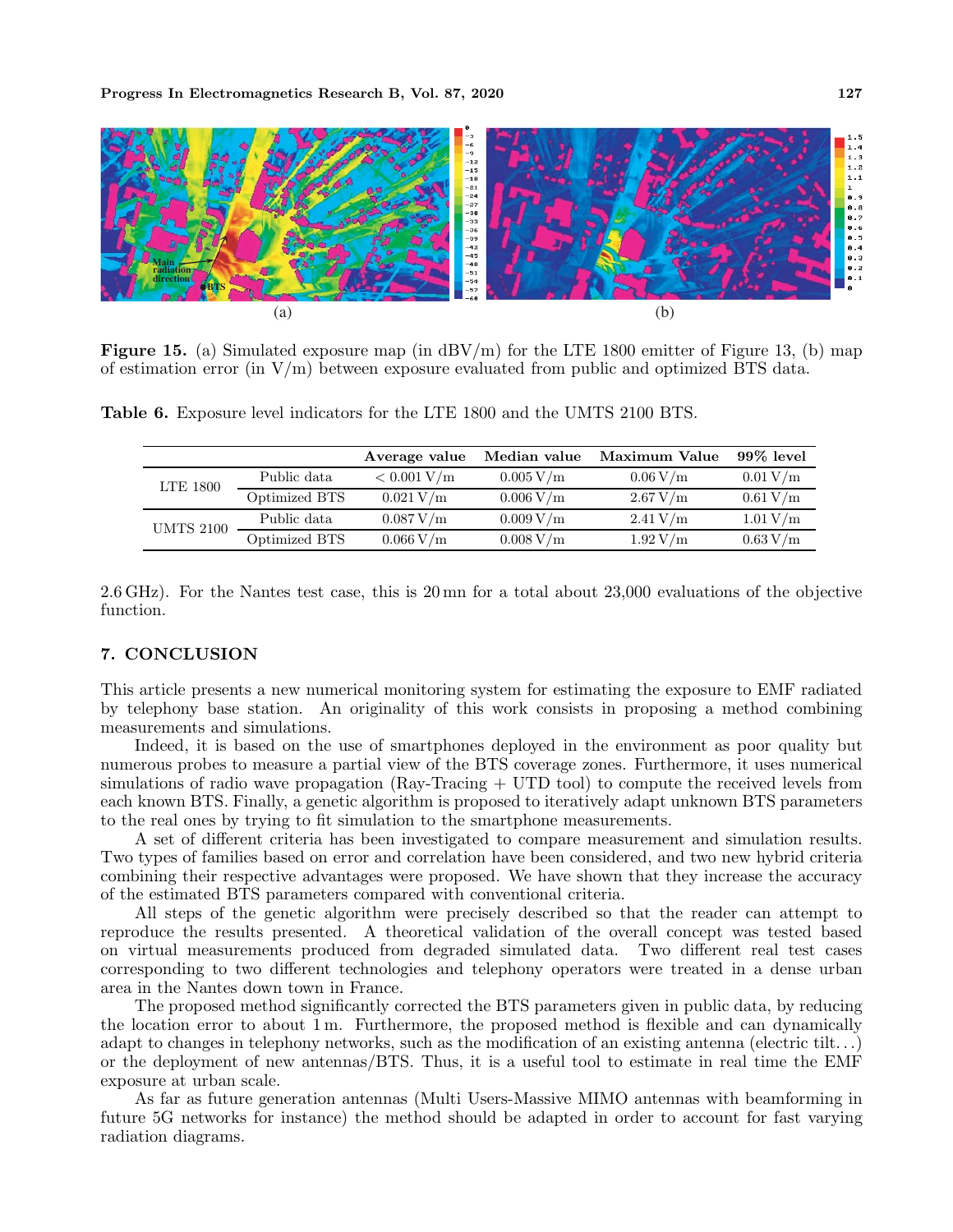#### **ACKNOWLEDGMENT**

The authors would like to thank the Agence nationale de sécurité sanitaire de l'alimentation, de l'environnement et du travail (Anses) for supporting this work through the EST-2015 project titled "Système autonome de caractérisation de l'exposition aux champs électromagnétiques radiofréquences issus des stations de base de téléphonie mobile, hybridant acquisition sur smartphones et simulation numérique (VigiExpo)".

## **REFERENCES**

- 1. Huang, Y., A. Krayni, A. Hadjem, J. Wiart, C. Person, and N. Varsier, "Comparison of the average global exposure of a population induced by a macro 3G network in urban, suburban and rural areas," *Radio Science Conference (URSI AT-RASC), 2015 1st URSI Atlantic*, 1-1, May 2015.
- 2. Conil, E., Y. Corre, N. Varsier, A. Hadjem, G. Vermeeren, W. Joseph, S. Aerts, D. Plets, L. Martens, L. M. Correia, and J. Wiart, "Exposure index of EU project lexnet: principles and simulation-based computation," *Proceedings of the 8th European Conference on Antennas and Propagation*, 3029–3032, IEEE, 2014.
- 3. Lo-Ndiaye, M., N. Noé, P. Combeau, F. Gaudaire, and Y. Pousset, "Analysis of electromagnetic waves spatio-temporal variability in the context of exposure to mobile telephony base station," *Progress In Electromagnetics Research C*, Vol. 88, 179–194, 2018.
- 4. Noé, N., F. Gaudaire, and M. D. B. L. Ndiaye, "Estimating and reducing uncertainties in raytracing techniques for electromagnetic field exposure in urban areas," *2013 IEEE-APS Topical Conference on Antennas and Propagation in Wireless Communications (APWC)*, 652–655, Sept. 2013.
- 5. Alwajeeh, T., P. Combeau, R. Vauzelle, and A. Bounceur, "A high-speed 2.5D ray-tracing propagation model for microcellular systems, application: Smart cities," *IEEE European Conference on Antennas and Propagation (EUCAP)*, Paris, France, Jan. 2017.
- 6. ANFR, Cartoradio, http://www.cartoradio.fr, 2004.
- 7. Noé, N., F. Gaudaire, M. Lo-Ndiaye, and P. Combeau, "Toward a stand-alone monitoring system for mobile telephony base stations exposure using simulations and smartphones crowdsourcing," *First URSI Atlantic Radio Science Conference*, Gran Canaria, Canary Islands, Spain, May 18–22, 2015.
- 8. COST, "Digital mobile radio towards future generations systems," http://www.lx.it.pt/cost-231/final report.htm, 1999.
- 9. Corre, Y. and Y. Lostanlen, "Three-dimensional urban em wave propagation model for radio network planning and optimization over large areas," *IEEE Transactions on Vehicular Technology*, Vol. 58, No. 7, 3112–3123, Sept. 2009.
- 10. Beekhuizen, J., R. Vermeulen, H. Kromhout, A. BuRgi, and A. Huss, "Geospatial modelling of electromagnetic fields from mobile phone base stations," *Journal of The Total Environment*, 445– 446, 202–209, Feb. 2013.
- 11. Infantolino, J. M. K., M. J. Barney, and R. L. Haupt, "Using a genetic algorithm to determine an optimal position for an antenna mounted on a platform," *IEEE Military Communications Conference*, IEEE, Boston, MA, USA, Oct. 2009.
- 12. Kaya, Y., M. Uyar, and R. Tekin, "A novel crossover operator for genetic algorithms: Ring crossover," *CoRR*, abs/1105.0355, 2011.
- 13. Vekaria, K. and C. Clack, "Selective crossover in genetic algorithms: An empirical study," A. E. Eiben, T. B¨ack, M. Schoenauer, and H.-P. Schwefel, editors, *Parallel Problem Solving from Nature — PPSN V*, 438–447, Springer Berlin Heidelberg, Berlin, Heidelberg, 1998.
- 14. Kalyanmoy, D. and D. Debayan, "Analysing mutation schemes for real-parameter genetic algorithms," *Int. J. Artif. Intell. Soft Comput.*, Vol. 4, No. 1, 1–28, Feb. 2014.
- 15. Soni, N. and T. Kumar, "Study of various mutation operators in genetic algorithms," *International Journal of Computer Science ans Information Technologies*, Vol. 5, No. 3, 4519–4521, 2014.